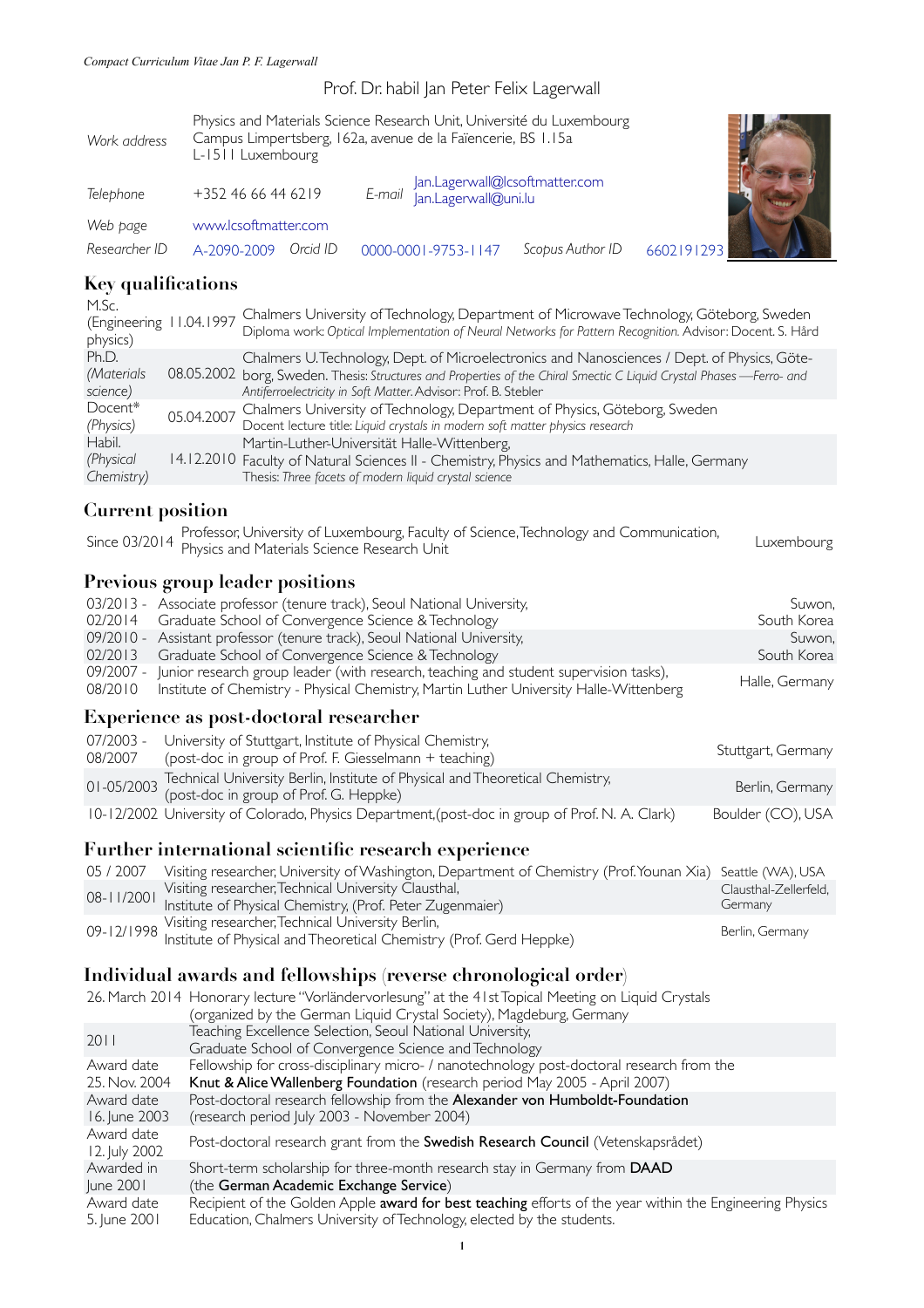## **Current third party-funded research projects in the group**

| Period Budget                |       | Role          | Project title                                                                                                    | Grant type/purpose                             | Funding source                                        |
|------------------------------|-------|---------------|------------------------------------------------------------------------------------------------------------------|------------------------------------------------|-------------------------------------------------------|
| 04.2015<br>03.2020           | 2M€   | PI.           | Intelligent Non-woven Textiles and Elastomeric<br>Responsive materials by Advancing liquid Crystal<br>Technology | Consolidator<br>Grant                          | European Research<br>Council (ERC)                    |
| 03.2015<br>02.2017           |       | II4k€ Advisor | Dielectric spectroscopy study on nematic gold<br>nanoparticle dispersions                                        | AFR post-doc<br>grant (for Dr. M.<br>Urbanski) | Fonds National de<br>la Recherche<br>Luxembourg (FNR) |
| 02.2015<br>$\sim$<br>01.2018 | 627k€ | PI            | Materials Innovation with Self-Ordered NanoCellulose CORE thematic<br>(joint project with T. Schilling, UL)      | research program                               | Fonds National de<br>la Recherche<br>Luxembourg (FNR) |
| 04.2014<br>03.2017           |       |               | 120k€ Advisor Ultrathin Llquid-crystal Shells for smart COlloids                                                 | AFR Ph.D. grant<br>(for Ms. J. Noh)            | Fonds National de<br>la Recherche<br>Luxembourg (FNR) |

## **Current university-funded research projects**

| Period Budget                              |          | Role | Project title                                                                                                      | Grant type/purpose Funding source                             |               |
|--------------------------------------------|----------|------|--------------------------------------------------------------------------------------------------------------------|---------------------------------------------------------------|---------------|
| 04.2015<br>$\sim 10^{-10}$<br>03.2018      | 340k€    |      | Unclonable Networks for Identification using Cholesteric<br>Emulsions (joint project with G. Lenzini & P. Ryan UL) | IRP-PUL internal<br>research grant Luxembourg                 | University of |
| 07.2014<br>Service Construction<br>07.2016 | $5k \in$ | PI.  | Start-up grant                                                                                                     | Start-up grant for University of<br>new professors Luxembourg |               |

## **Three most important past research projects**

| Period             | Budget      | Role           | Project title                                                                              | Grant type/purpose                            | Funding source                                                |
|--------------------|-------------|----------------|--------------------------------------------------------------------------------------------|-----------------------------------------------|---------------------------------------------------------------|
| 05.2011<br>04.2014 | 180<br>Mwon | P <sub>1</sub> | Colloidal Self-Assembly with Microfluidics-Produced<br>Liquid Crystal Shells               | Regular project<br>grant scheme               | Korean National<br>Research Foundation<br>(NRF)               |
| 11.2010<br>04.2012 | 40<br>Mwon  | PI             | Microfluidic production of responsive liquid<br>crystalline shells and their investigation | Project grant<br>scheme for new<br>professors | Advanced Institute of<br>Convergence Science,<br>Suwon, Korea |
| 09.2007<br>09.2010 | 180<br>k€   | P              | Start-up grant                                                                             | Junior research<br>group starting<br>grant    | Excellence-Cluster<br>Nanostrukturierte<br>Materialien        |

## **Publication record summary** (*see [www.lcsoftmatter.com](http://www.lcsoftmatter.com) for all details*)

- 64 research articles in international refereed journals (one single-author paper, first author on 25 multiple-author papers of which three are invited reviews and one an invited highlight article, senior author on 22 papers. Total citation number (ISI): 1372; h-index (ISI): 21 (as of 17<sup>th</sup> of March 2015)
- Two (invited) book reviews.
- Two (invited) books in preparation (one editor, one author), six (invited) book chapters and four theses.
- One patent (Korea)

Five most recent publications (journal name hyperlinked to article web site):

- ‣ *Influence of wetting on morphology and core content in electrospun core-sheath fibers* [ACS Appl. Mater. Interfaces, 6, 16441](http://pubs.acs.org/doi/abs/10.1021/am504961k)−16447 (2014), Dae Kyom Kim and J. L.
- ‣ *Macroscopic control of helix orientation in films dried from cholesteric liquid crystalline cellulose nanocrystal suspensions*, [ChemPhysChem, DOI: 10.1002/cphc.201400062 \(2014\)](http://dx.doi.org/10.1002/cphc.201400062), Ji Hyun Park, JungHyun Noh, Christina Schütz, German Salazar-Alvarez, Giusy Scalia, Lennart Bergström, and J. L.
- ‣ *Tunable Multicolored Patterns From Photonic Cross Communication Between Cholesteric Liquid Crystal Droplets*, [J. Mater. Chem. C., 2, 5, pp. 806 - 810 \(2014\),](http://pubs.rsc.org/en/Content/ArticleLanding/2014/TC/C3TC32055C) JungHyun Noh, Hsin-Ling Liang, Irena Drevensek-Olenik and J. L.
- ‣ *Cellulose nanocrystal-based materials: from liquid crystal self- assembly and glass formation to multifunctional thin films*, [NPG Asia Materials, 6, e80, doi:10.1038/am.2013.69 \(2014\), open access,](http://www.nature.com/am/journal/v6/n1/abs/am201369a.html) J. L., Christina Schütz, Michaela Salajkova, JungHyun Noh, Ji Hyun Park, Giusy Scalia and Lennart Bergström.
- ‣ *Liquid Crystal Functionalization of Electrospun Polymer Fibers (Perspective article)* [J. Polym. Sci. B: Polym. Phys., 51, 11, pp.](http://dx.doi.org/10.1002/polb.23285) 855-867 (2013), *Dae Kyom Kim, Minsik Hwang,* J. L.

Five other key publications during the last five years (journal name hyperlinked to article web site):

- ‣ *A new era for liquid crystal research: applications of liquid crystals in soft matter nano-, bio- and microtechnology*  [Curr. Appl. Phys., 12, 9, pp. 1387–1412 \(2012\)](http://www.sciencedirect.com/science/article/pii/S1567173912001113?v=s5)*, Jan P. F. Lagerwall and Giusy Scalia (Review article; 4th most downloaded article among all Elsevier journals in the field of Condensed Matter Physics, and most downloaded article in Curr. Appl. Phys., in the first half of 2013. Current citation count: 69)*
- ‣ *One-piece micropumps from liquid crystalline core-shell particles* [Nat. Commun., 3, DOI: 10.1038/ncomms2193 \(2012\)](http://dx.doi.org/10.1038/ncomms2193) E.-K. Fleischmann, H.-L. Liang, N. Kapernaum, F. Giesselmann, J. L. and Rudolf Zentel. *Current citation count: 18*